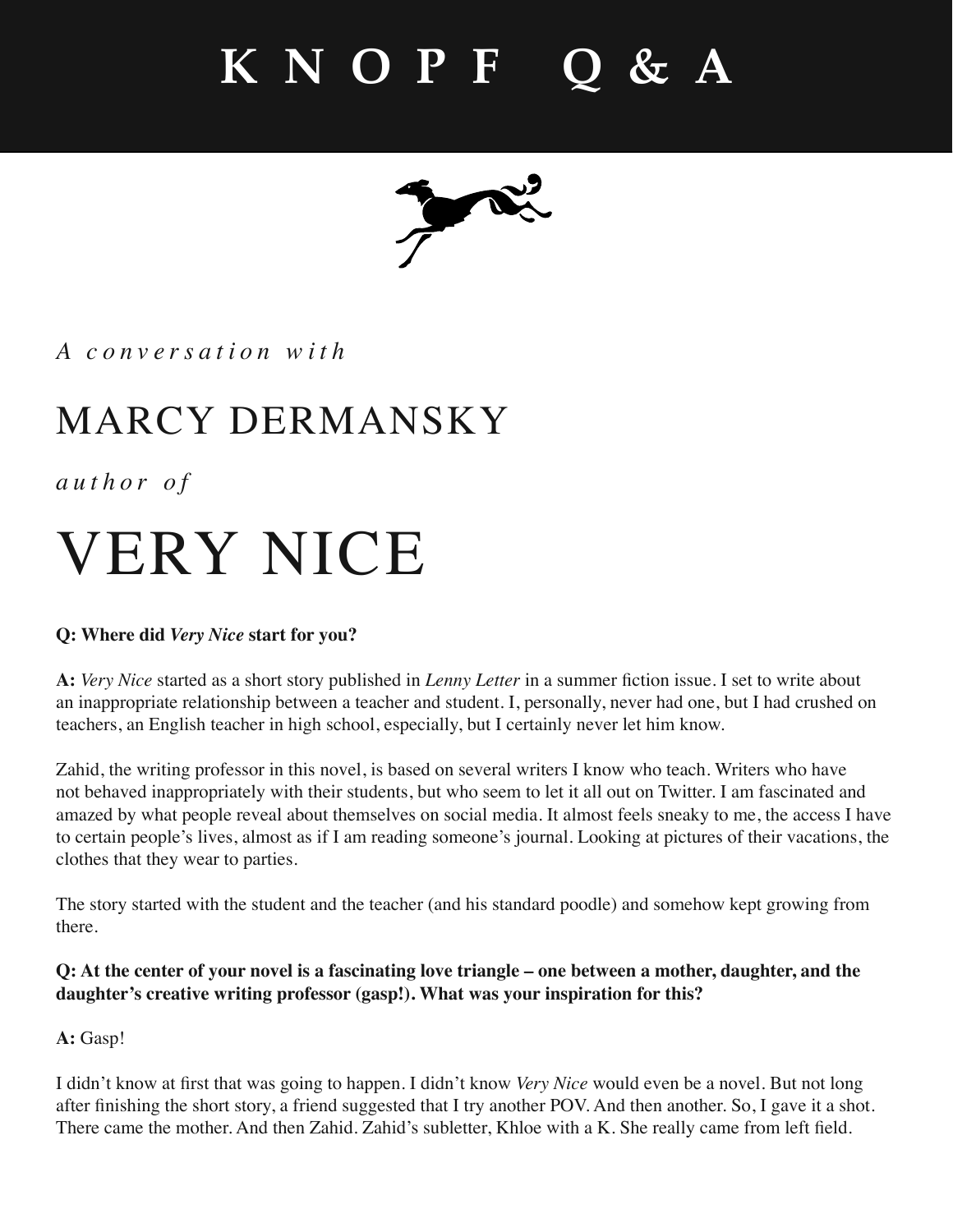I was so surprised by the chemistry on the page between Becca and Zahid. It was thrilling and fun and I knew almost immediately that I wanted to take the book there. I also have this guilty secret: *General Hospital*. I have been watching for more years than I want to admit. Right now on GH, there is a mother character, Ave Jerome, who had an affair with her daughter's boyfriend. Mother and daughter were somehow able to make peace after this, but then, her daughter Kiki had an affair with her mother's new boyfriend Griffin. Soap operas really take their plots to interesting places. I had this impulse: Why not write a book like it was a soap opera?

#### **Q: Which character was the most fun to write? The toughest?**

**A:** Zahid was probably the toughest but he was also *a lot* of fun. He was a composite of so many writers. Male and female writers. He's also a tiny part me – even though I am neither male nor a literary celebrity. I just loved writing his inner monologues. The sometimes pettiness of his thoughts. His appreciation for good food, too – or being taken care of. I always want to have someone take care of me. I could use a good wife.

The writer Emily St. John once observed in a Q&A that I didn't seem to ever write about the inner workings of men and was I interested in trying. Until she pointed it out, I had not given this a thought. I remember telling her that I was not interested in writing about men, but that struck me as *wrong*. As I was saying the words. I think I took this on as a challenge, though it was more than a year later before I started writing *Very Nice*.

I also write from the point of view of Jonathan Klein, another male POV, an older guy in finance. In one part of the novel, he makes rather frank observations about his girlfriend's pubic hair. I had no idea he was going to have thoughts about this until he had thoughts about this. I was so entertained by myself, writing that.

And this is why I love to write. Surprising myself. This entire novel was a surprise.

### **Q:** *Very Nice* **gives readers a glimpse into some pretty elite social settings – everywhere from the world of Manhattan investment banking to the wealthy suburbs of Connecticut. What about these settings drew you in?**

A: I was definitely stepping outside of my own small world with this novel. I grew up in what was a very middle class suburb in New Jersey. My father sold packaging machines and shrink wrap. He had a small factory in New Jersey at one point. And later, he ran his business from the attic of my house.

The setting of *Very Nice* started with a house. I have a friend who has a sister who lives in a house in Connecticut that is like a dream to me. I think I am like Zahid in that Connecticut actually seems a little bit like paradise. The big beautiful house. The pool. The beach so close by. Houses with private beaches. I had never been to one before.

I also found the CT town itself strange. Very quiet and white and clean and a maybe a little bit dull. I put all of my characters in my friend's sister's house – where I have probably spent maybe three hours of my life. An outsider looking in, though I was technically inside for a short while.

I hope my characters don't come across as awful people just because they have money. Or, perhaps a bit awful, but also good. What happens to me, when I write, is that I become fond of all of my characters.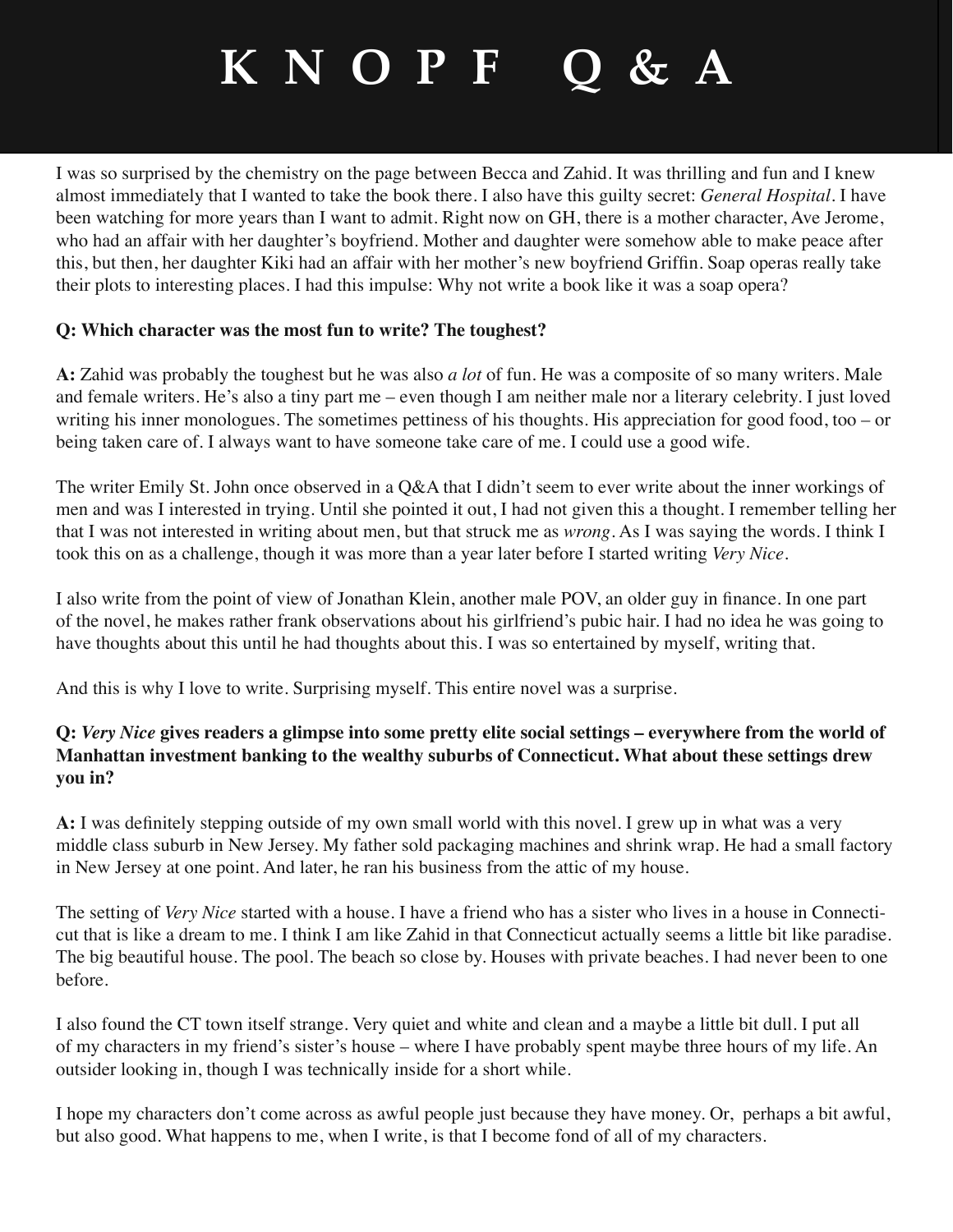#### **Q: You also touch on the coddled milieu of writing, publishing and academia, and do so in a very entertaining and insightful way. Did you always plan to include this thread in the novel, or did it come later on in the writing process?**

**A:** None of this book was planned. I am *so* worried that the writing community is going to be mad at me when this book comes out. I might be making fun of the very people I respect and admire. It is done with love and affection. I am also the writer that stares at her phone, desperately waiting for an email from her agent or editor as if it was everything.

I exist in the literary world, but up until now I have been careful about what I write (and post) outside of my fiction. I am fairly quiet. I follow the writers who are constantly tweeting away, about everything, their new books, their jobs, about politics, the Oscar nominations, their mental health, etc. I am always paying attention, which of course, is something that writers do. Which can be dangerous. With this novel, once I put something in – and the writing was very stream of consciousness – I had trouble taking it out.

#### **Q: Your novel is very much of the moment – it analyzes the collective breakdown that is our life right now. Why was it important to you to capture this in a novel?**

**A:** I remember after the election, so many writers, myself included, thought *What can I possibly write now?*  Maybe that is one reason I turned to soap opera. Escape. I definitely read to escape, but that does not mean that I don't care about the world anymore. I want to lose myself to a story and to characters. One thing that I don't like about soap operas is that they don't seem to exist in the actual world.

Whereas I am often thinking about what is happening in the world, even when I try not to. It is impossible to avoid politics. I worry about people who remain completely oblivious. I want to shake them. I worry that my novel is quickly becoming dated as Donald Trump gets somehow impossibly worse and worse still.

During the time of the presidential election, it felt like you couldn't escape this conversation. It was, for instance, always a topic of conversation at my parent's house. I often felt like the petulant child, bored by talk of the latest awful thing Donald Trump did. And liberals arguing with each other seemed so ridiculous and unnecessary. FB and Twitter became one of the most boring, maddening, but also necessary places on earth. I learned so much through my liberal friends. Which is lucky. I have some friends who are appalled because I don't read a newspaper properly.

It all slipped into my book. I would take a break from writing to check FB and there was a shooting in Texas. And so that happens to Khloe, too. Though she also sees pictures of her girlfriend's cat, because that is how FB works. Rachel Klein's parents fight about politics. And I have donated to the same GoFundMe campaign that Rachel does, helping the family of an immigrant unfairly deported. I am constantly, impulsively donating money. It feels hard not to.

#### **Q: This will be your fourth novel – how is this one different than your previous three?**

A: This book is longer than my others. The multiple POVS are new for me. With my first novel *Twins*, I wrote about two sisters, but with this book, I take on a whole family – and outside voices, too. This book addresses the